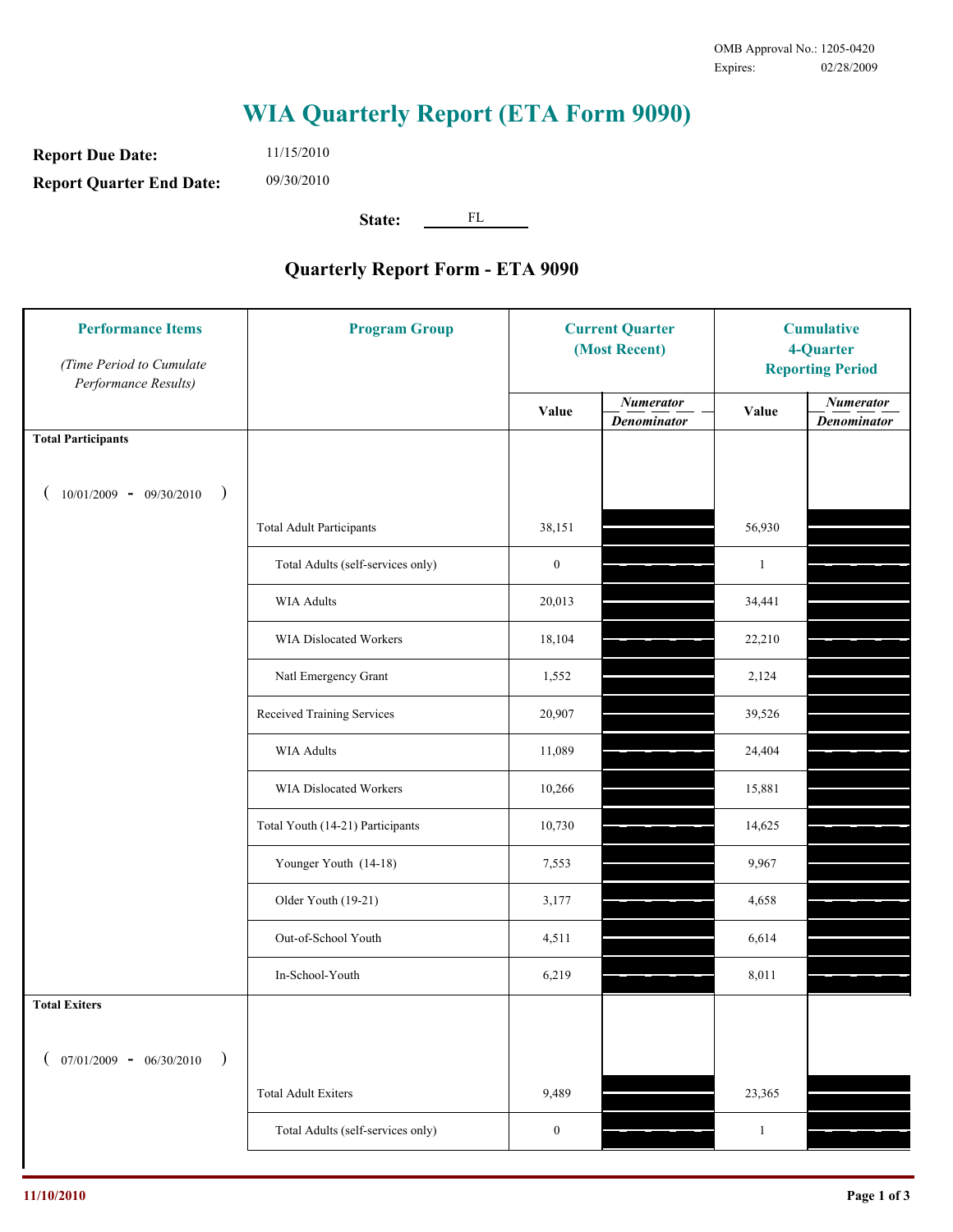| <b>Performance Items</b><br>(Time Period to Cumulate<br>Performance Results) | <b>Program Group</b>          | <b>Current Quarter</b><br>(Most Recent) |                                        | <b>Cumulative</b><br>4-Quarter<br><b>Reporting Period</b> |                                        |
|------------------------------------------------------------------------------|-------------------------------|-----------------------------------------|----------------------------------------|-----------------------------------------------------------|----------------------------------------|
|                                                                              |                               | Value                                   | <b>Numerator</b><br><b>Denominator</b> | Value                                                     | <b>Numerator</b><br><b>Denominator</b> |
|                                                                              | <b>WIA Adults</b>             | 7,203                                   |                                        | 18,435                                                    |                                        |
|                                                                              | <b>WIA Dislocated Workers</b> | 2,179                                   |                                        | 4,554                                                     |                                        |
|                                                                              | Natl Emergency Grant          | 257                                     |                                        | 805                                                       |                                        |
|                                                                              | Total Youth (14-21) Exiters   | 1,946                                   |                                        | 5,704                                                     |                                        |
|                                                                              | Younger Youth (14-18)         | 1,279                                   |                                        | 3,723                                                     |                                        |
|                                                                              | Older Youth (19-21)           | 667                                     |                                        | 1,981                                                     |                                        |
|                                                                              | Out-of-School Youth           | 952                                     |                                        | 2,734                                                     |                                        |
|                                                                              | In-School Youth               | 994                                     |                                        | 2,970                                                     |                                        |
| <b>Placement in Employment or</b><br>Education                               |                               |                                         |                                        |                                                           |                                        |
| $01/01/2009 - 12/31/2009$<br>$\lambda$<br>€                                  |                               |                                         | 350                                    |                                                           | 1,994                                  |
|                                                                              | WIA Youth (14-21)             | 56.5                                    | 619                                    | 51.0                                                      | 3,910                                  |
| <b>Attainment of Degree or</b><br>Certification                              |                               |                                         |                                        |                                                           |                                        |
| $01/01/2009 - 12/31/2009$<br>$\lambda$                                       |                               |                                         |                                        |                                                           |                                        |
|                                                                              | WIA Youth (14-21)             | 64.8                                    | 424<br>654                             | 59.5                                                      | 2,414<br>4,055                         |
| <b>Literacy or Numeracy Gains</b>                                            |                               |                                         |                                        |                                                           |                                        |
| $10/01/2009$ - 09/30/2010                                                    |                               |                                         |                                        |                                                           |                                        |
|                                                                              | WIA Youth (14-21)             | 43.4                                    | 230<br>$\overline{530}$                | 40.4                                                      | 882<br>2,185                           |
| Youth Diploma or Equivilance Rate                                            |                               |                                         |                                        |                                                           |                                        |
| $07/01/2009 - 06/30/2010$<br>$\rightarrow$                                   |                               |                                         |                                        |                                                           |                                        |
|                                                                              | WIA Younger Youth (14-18)     | 66.5                                    | 489<br>735                             | 52.8                                                      | 1,255<br>2,378                         |
| <b>Skill Attainment Rate</b>                                                 |                               |                                         |                                        |                                                           |                                        |
| $07/01/2009 - 06/30/2010$<br>$\lambda$                                       |                               |                                         |                                        |                                                           |                                        |
|                                                                              | WIA Younger Youth (14-18)     | 80.8                                    | 2,668                                  | 80.1                                                      | 6,593                                  |
| <b>Entered Employment Rate</b>                                               |                               |                                         | 3,302                                  |                                                           | 8,234                                  |
|                                                                              |                               |                                         |                                        |                                                           |                                        |
| $01/01/2009$ - $12/31/2009$<br>$\lambda$                                     |                               |                                         | 1,088                                  |                                                           | 4,001                                  |
|                                                                              | Adults                        | 84.3                                    | 1,290                                  | 83.0                                                      | 4,821                                  |